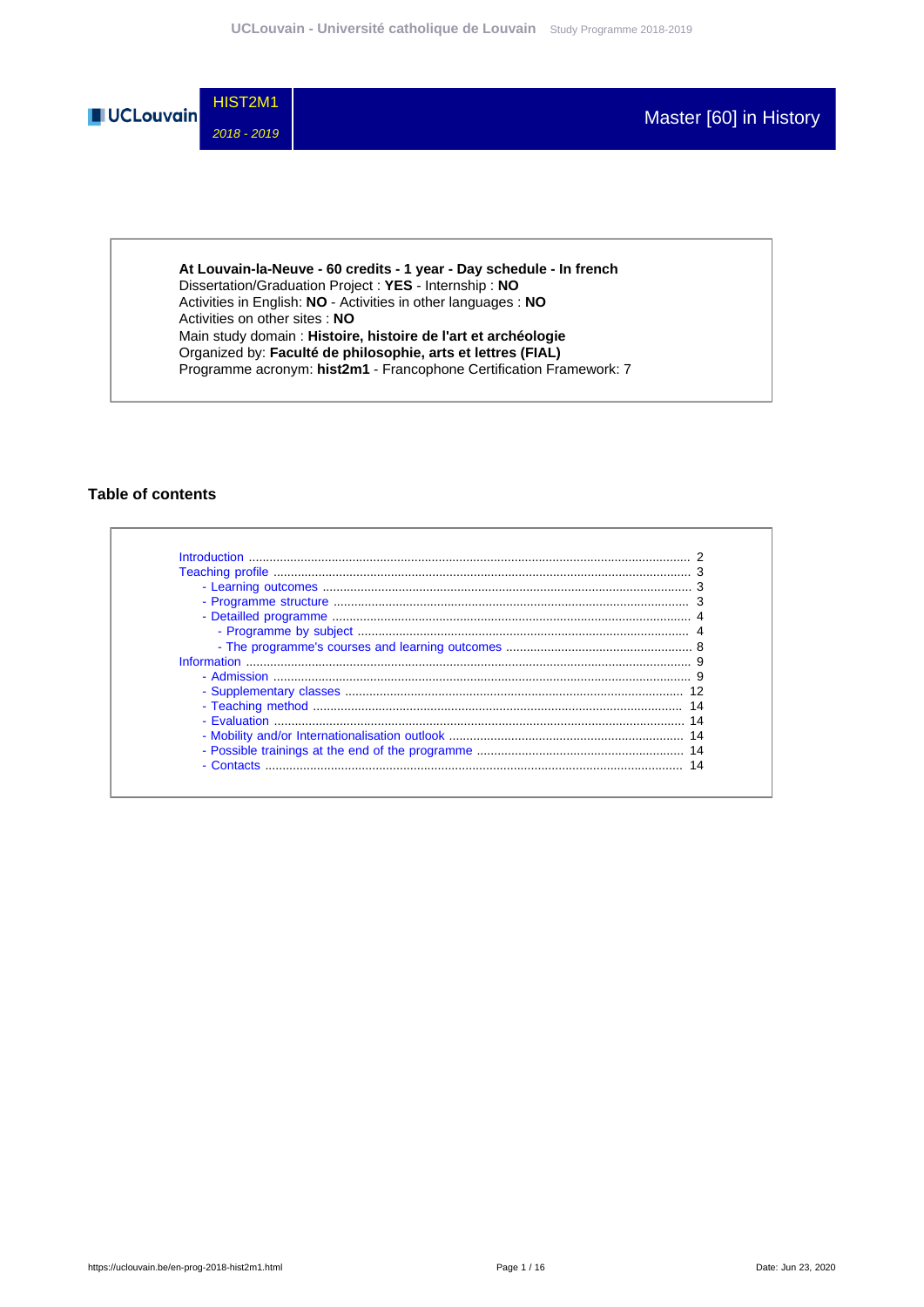## **HIST2M1 - Introduction**

# <span id="page-1-0"></span>**Introduction**

#### **Introduction**

The aim of this master, which can be completed in one year is to further methodological and critical learning relating to the research and application of information and specifically how that information can be applied to an historical period (Antiquity, the Middle Ages, modern times and the contemporary era) or to a field of history. The course does not include the methodological approaches to research and communication in history which are covered in the master 120. The final assignment allows the students to focus upon a given subject.

#### **Your Profile**

Students:

- hold a bachelor's degree;
- have followed courses comprising sufficient credits in the following fields: courses on general or specialised history, covering a variety of periods, on an introduction to history and research techniques, on the application of theory, on ancient, medieval and/or modern languages (the 30 credits awarded for the minor in history can be used to meet these requirements).

#### **Your Future Job**

Our students mainly find employment in teaching, research, professions in communication and those linked to publishing.

#### **Your Programme**

The core curriculum offers an introduction to research, as well as interactive lessons based upon files, covering the different historical periods in the field of "governance and societies".

A very special place is reserved for the seminar (10 credits) which requires significant library and archive research, as well as a documentary criticism assignment and preparation of an oral and written summary.

The various electives allow the students to further the knowledge they have acquired in their bachelors' programmes and to begin to adopt an interdisciplinary approach.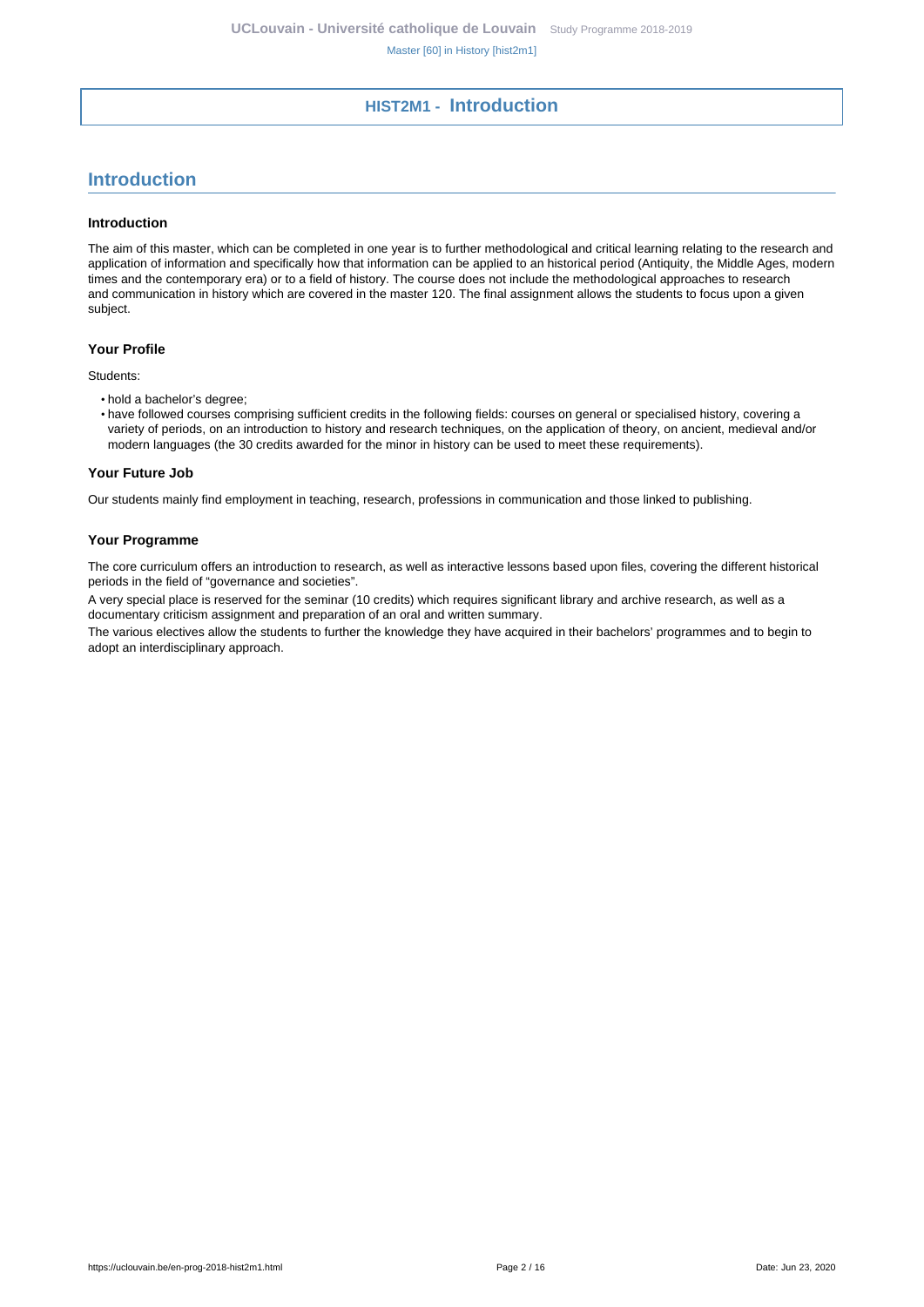## **HIST2M1 - Teaching profile**

## <span id="page-2-1"></span><span id="page-2-0"></span>**Learning outcomes**

This degree allows students who fulfil the prerequisite of already holding another master, to acquire certain historical research techniques and methods. They are employed in the final assignment (which cannot be reused in the event that students later move on to a master 120) consisting of focussing upon a question relating to a given subject, not necessarily requiring obligatory references to first-hand materials.

On successful completion of this programme, each student is able to :

- 1. deepening knowledge relating to certain fields and periods of history
- 2. partially applying certain research methods appropriate to historical study

## <span id="page-2-2"></span>**Programme structure**

The programme is made up of :

• core courses : 45 credits (including 15 credits for the end of study work); • and optional courses (15 credits).

[> Core courses](en-prog-2018-hist2m1-lhist210t.html) [ en-prog-2018-hist2m1-lhist210t.html ]

[> Optional courses](en-prog-2018-hist2m1-lhist210o.html) [ en-prog-2018-hist2m1-lhist210o.html ]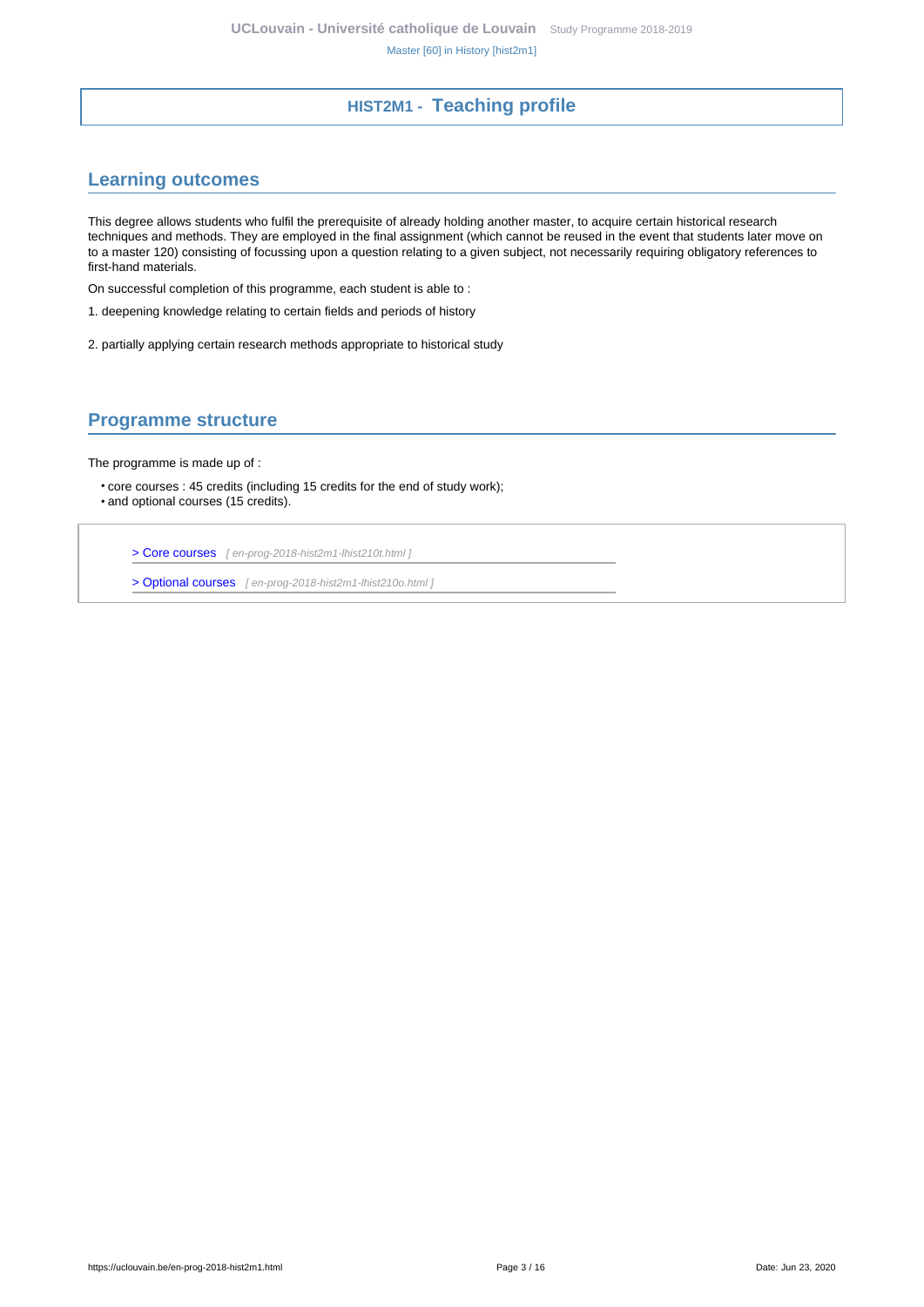# **HIST2M1 Detailled programme**

## <span id="page-3-1"></span><span id="page-3-0"></span>**Programme by subject**

### **CORE COURSES [45.0]**

O Mandatory <br>
△ Courses not taught during 2018-2019 <br>
○ Periodic

 $\oplus$  Periodic courses taught during 2018-2019  $\Box$  Activity with requisites

Courses not taught during 2018-2019 Periodic courses not taught during 2018-2019

Click on the course title to see detailed informations (objectives, methods, evaluation...)

### **Individual final project (15 credits)**

| LHIST2898<br>Individual final project | 15 Credits | 2 <sub>0</sub> |
|---------------------------------------|------------|----------------|
|---------------------------------------|------------|----------------|

### **Seminar and research techniques (15 credits)**

#### **Seminar (10 credits)**

The history seminar requires significant research in libraries and archives as well as a substantial piece of critical work, preparation for oral and written summary. One seminar chosen from :

| <b>&amp;3 LHIST2160</b> | <b>Seminar in Ancient History</b>                           | Françoise Van Haeperen                                                                   | 22.5h             | 10 Credits | 1 <sub>a</sub> |
|-------------------------|-------------------------------------------------------------|------------------------------------------------------------------------------------------|-------------------|------------|----------------|
| <b>&amp; LHIST2260</b>  | Seminar in the History of the Middle Ages                   | <b>Paul Bertrand</b><br><b>Gilles Lecuppre</b><br><i>(compensates)</i><br>Paul Bertrand) | 22.5 <sub>h</sub> | 10 Credits | 1 <sub>q</sub> |
| <b>&amp; LHIST2270</b>  | <b>Seminar in Modern History</b>                            | Gilles Lecuppre (coord.)<br>Silvia Mostaccio                                             | 22.5 <sub>h</sub> | 10 Credits | 1 <sub>q</sub> |
| <b>&amp; LHIST2280</b>  | <b>Seminar on Contemporary History</b>                      | <b>Emmanuel Debruyne</b><br>Laurence Van<br>Ypersele (coord.)                            | 22.5h             | 10 Credits | 1a             |
| <b>&amp;3 LHIST2570</b> | Legal History and Justice History - Research Seminar        | <b>Xavier Rousseaux</b>                                                                  | 22.5h             | 10 Credits | 1 <sub>q</sub> |
| <b>&amp; LHIST2560</b>  | Seminar of History: overseas and its relations with Europe. | <b>Anne-Sophie Gijs</b>                                                                  | 22.5h             | 10 Credits | 1q             |

#### **Research techniques (5 credits)**

5 credits chosen from :

| <b>&amp;3 LHIST2180</b> | <b>Historical Geography</b>                                                                                         | <b>Emmanuel Debruyne</b>                                                                    | 15 <sub>h</sub>   | 5 Credits | $2a \oplus$    |
|-------------------------|---------------------------------------------------------------------------------------------------------------------|---------------------------------------------------------------------------------------------|-------------------|-----------|----------------|
| <b>&amp; LHIST2401</b>  | History and data management                                                                                         | <b>Aurore Francois</b>                                                                      | 22.5 <sub>h</sub> | 5 Credits | 1 <sub>q</sub> |
| <b>&amp;3 LHIST2430</b> | Diplomacy in the Middle Ages, including elements of chronology,<br>sigillography and heraldry                       | <b>Paul Bertrand</b>                                                                        | 22.5 <sub>h</sub> | 5 Credits | 1 <sub>q</sub> |
| <b>&amp; LFIAL2181</b>  | Latin epigraphy (seminar)                                                                                           | <b>Marco Cavalieri</b><br><b>Martina Marano</b><br><i>(compensates)</i><br>Marco Cavalieri) | 22.5 <sub>h</sub> | 5 Credits | 1a $\oplus$    |
| 33 LCOMU1323            | The Press, Journalism and Society                                                                                   | <b>Benoît Grevisse</b>                                                                      | 22.5h             | 5 Credits | 1 <sub>q</sub> |
| <b>&amp; LSOC2085</b>   | Qualitative Methodology: Comprehensive Interview and Life<br>history Accounts (Epistemology, Methods and Techniques | Marie Verhoeven                                                                             | $20h+10h$         | 5 Credits | 1 <sub>q</sub> |

#### **Field of governance and societies (15 credits)**

15 credits chosen from :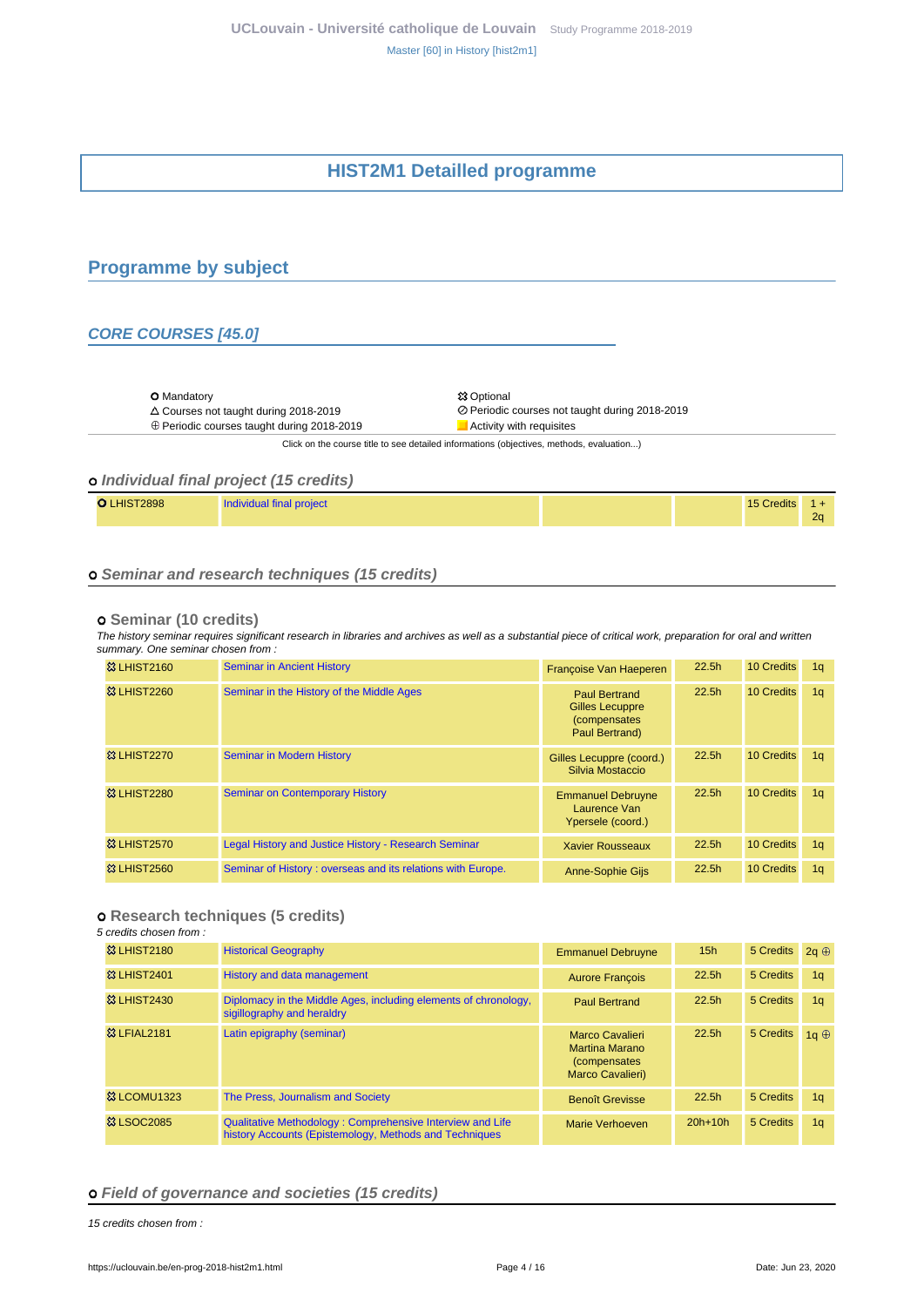| <b>&amp;3 LHIST2361</b> | Governing and societies: In-depth questions I (A. Greek<br>Antiquity)      | <b>Christophe Flament</b>                                                      | 22.5 <sub>h</sub> | 5 Credits | $1q \oslash$                       |
|-------------------------|----------------------------------------------------------------------------|--------------------------------------------------------------------------------|-------------------|-----------|------------------------------------|
| <b>&amp;3 LHIST2362</b> | Governing and societies: In-depth questions I (B. The Middle<br>Ages)      |                                                                                | 22.5 <sub>h</sub> | 5 Credits | 1q                                 |
| <b>&amp; LHIST2363</b>  | Governing and societies: In-depth questions I (C. Modern times)            |                                                                                | 22.5 <sub>h</sub> | 5 Credits | 1q                                 |
| <b>&amp;3 LHIST2364</b> | Governing and societies: In-depth questions I (D. Contemporary<br>period)  | <b>Vincent Dujardin</b><br>Laurence Van Ypersele                               | 22.5 <sub>h</sub> | 5 Credits | $1q$ <sup><math>\odot</math></sup> |
| <b>&amp;3 LHIST2371</b> | Governing and societies: In-depth questions II (A. Roman<br>Antiquity)     | Françoise Van Haeperen                                                         | 22.5 <sub>h</sub> | 5 Credits | 2q<br>$\Delta \oplus$              |
| <b>&amp;3 LHIST2372</b> | Governing and societies: In-depth questions II (B. The Middle<br>Ages)     | <b>Gilles Lecuppre</b>                                                         | 22.5 <sub>h</sub> | 5 Credits | 1q $\oplus$                        |
| <b>83 LHIST2373</b>     | Governing and societies: In-depth questions II (C. Modern times)           | <b>Xavier Rousseaux</b><br>Nicolas Simon<br>(compensates)<br>Xavier Rousseaux) | 22.5 <sub>h</sub> | 5 Credits | 1q $oplus$                         |
| <b>&amp; LHIST2374</b>  | Governing and societies: In-depth questions II (D. Contemporary<br>period) | <b>Vincent Dujardin</b><br>Laurence Van<br>Ypersele (coord.)                   | 22.5 <sub>h</sub> | 5 Credits | $2q \oplus$                        |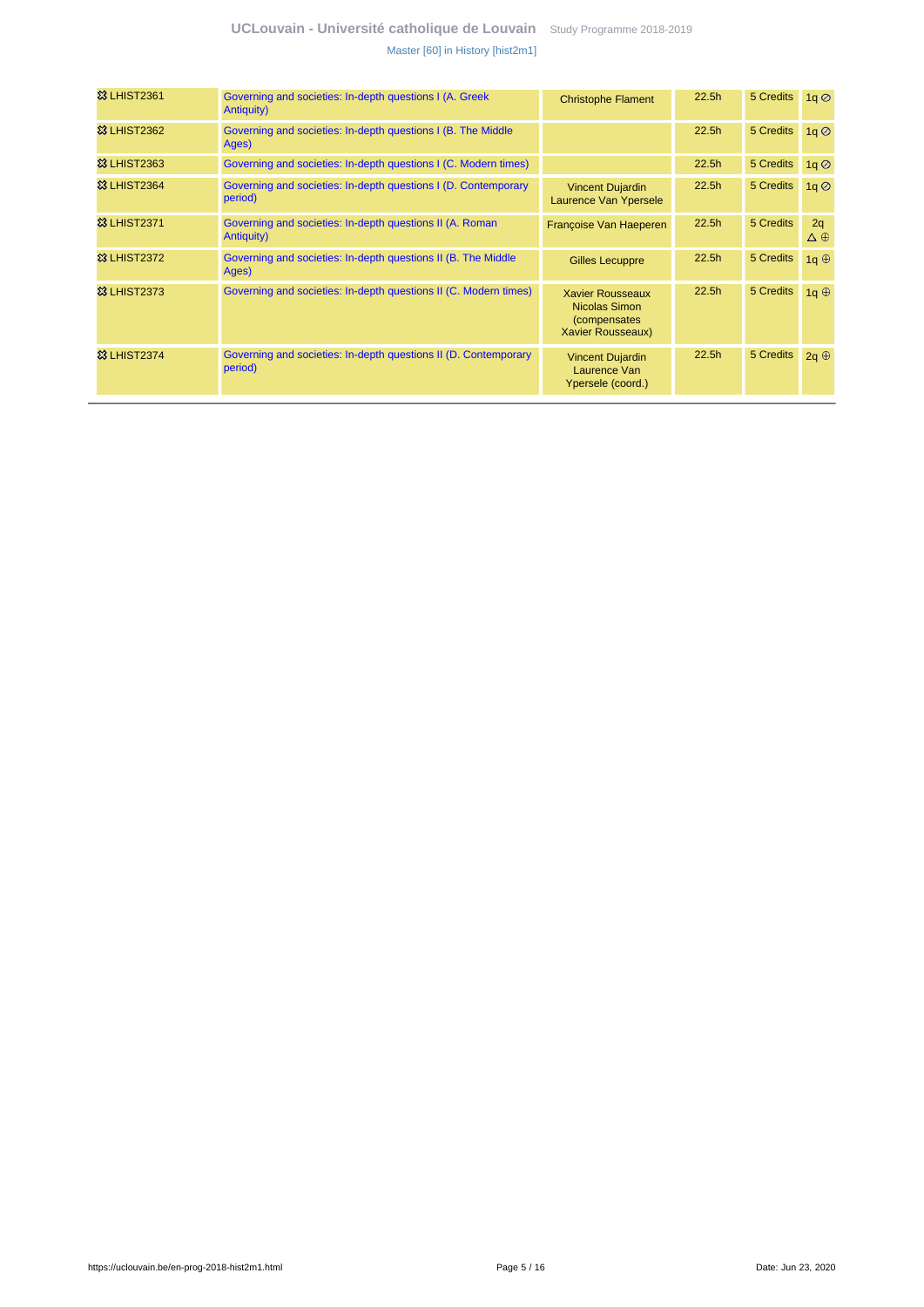# **Optional courses [15.0]**

| <b>O</b> Mandatory                              | <b>83 Optional</b>                             |
|-------------------------------------------------|------------------------------------------------|
| $\triangle$ Courses not taught during 2018-2019 | ⊘ Periodic courses not taught during 2018-2019 |

**惢 Optional** 

 $\oplus$  Periodic courses taught during 2018-2019  $\Box$  Activity with requisites

Click on the course title to see detailed informations (objectives, methods, evaluation...)

### Students must choose 15 credits from :

 **International, intercultural and interregional relations**

| <b>&amp; LGLOR2543</b>               | Culture and Civilization of India and the Far East II                          |                                                    | 30 <sub>h</sub>   | 5 Credits | 1q                                |
|--------------------------------------|--------------------------------------------------------------------------------|----------------------------------------------------|-------------------|-----------|-----------------------------------|
| <b>&amp; LGLOR2544</b>               | History and society of India and the Far East II                               |                                                    | 30 <sub>h</sub>   | 5 Credits | 1 <sub>q</sub><br>$\Delta \oplus$ |
| <b>&amp; LHIST2610</b>               | <b>History of sub-Saharan Africa</b>                                           | <b>Anne-Sophie Gijs</b>                            | 22.5 <sub>h</sub> | 5 Credits | 2q                                |
| <b>&amp;3 LHIST2640</b>              | <b>History of Latin America</b>                                                | Pedro Milos                                        | 22.5 <sub>h</sub> | 5 Credits | 2q                                |
| <b>&amp; LASI2302</b>                | Analysis of contemporary Chinese society                                       | <b>Paul Servais</b>                                | 30 <sub>h</sub>   | 5 Credits | $2q \oplus$                       |
| <sup>3</sup> & LDVLP <sub>2641</sub> | Socio-political analysis of the Arab World                                     | <b>Vincent Legrand</b>                             | 30 <sub>h</sub>   | 5 Credits | 1 <sub>a</sub>                    |
| <b>© LSPRI2700</b>                   | <b>Central and Eastern European Contries Political Analysis</b>                | <b>Philippe Perchoc</b>                            | 15h               | 5 Credits | 2q                                |
| <b>&amp; LPOLS1320</b>               | Introduction of the international relations                                    | <b>Michel Liegeois</b>                             | $30h+15h$         | 5 Credits | 2q                                |
| <b>&amp; LEUSL2041</b>               | History of European integration (interwar's period to European<br>enlargement) | <b>Vincent Dujardin</b><br><b>Anne-Sophie Gijs</b> | 30 <sub>h</sub>   | 5 Credits | 1 <sub>q</sub>                    |

#### **Ancient studies : history, art and archaeology, languages and literatures**

| <b>&amp; LTHEO2341</b>  | Questions of history of christianity: Antiquity | <b>Jean-Marie Auwers</b><br><b>Vincent Mahieu</b>                              | 30 <sub>h</sub>   | 4 Credits             | 1q $oplus$     |
|-------------------------|-------------------------------------------------|--------------------------------------------------------------------------------|-------------------|-----------------------|----------------|
| <b>&amp; LFIAL2552</b>  | Seminar of History of sciences of antiquity     | <b>Jean Lempire</b>                                                            | 22.5 <sub>h</sub> | 5 Credits $2q \oplus$ |                |
| <b>&amp;3 LARKO2340</b> | <b>Aegean Civilisations A</b>                   | Jan Driessen                                                                   | 30 <sub>h</sub>   | 5 Credits             | 1q $\oplus$    |
| 83 LARKO2341            | <b>Aegean Civilisations B</b>                   | Jan Driessen                                                                   | 30 <sub>h</sub>   | 5 Credits             | $1q$ $\oslash$ |
| <b>&amp; LARKO2370</b>  | <b>Italy and Roman Provinces A</b>              | Nicolas Amoroso<br><i>(compensates)</i><br>Marco Cavalieri)<br>Marco Cavalieri | 30 <sub>h</sub>   | 5 Credits             | 1q $oplus$     |
| <b>&amp; LARKO2371</b>  | Italy and Roman Provinces B                     | Marco Cavalieri                                                                | 30 <sub>h</sub>   | 5 Credits             | 1q             |
| <b>&amp; LGLOR2532</b>  | <b>Seminar of Latine Literature</b>             | <b>Aline Smeesters</b>                                                         | 30 <sub>h</sub>   | 5 Credits             | $2q \oplus$    |
| <b>惢 LGLOR2541</b>      | <b>Seminar of Greek Literature</b>              |                                                                                | 30 <sub>h</sub>   | 5 Credits             | 1g $\oslash$   |

### **Medieval studies : language and literature, philosophical and religious traditions, history and art**

| <b>&amp; LGLOR2501</b> | Latin Authors: Middle Age and Renaissance                                     | <b>Paul Deproost</b>                                                         | 30 <sub>h</sub>   | 5 Credits | 2q           |
|------------------------|-------------------------------------------------------------------------------|------------------------------------------------------------------------------|-------------------|-----------|--------------|
| <b>&amp; LGLOR2502</b> | <b>History of Medieval Latin literature</b>                                   | <b>Paul Deproost</b>                                                         | 30 <sub>h</sub>   | 5 Credits | $2q \oplus$  |
| <b>&amp; LROM2223</b>  | In-depth analysis of French texts from the Middle Ages and the<br>Renaissance | <b>Mattia Cavagna</b><br>Agnès Guiderdoni<br>Tania Van<br>Hemelryck (coord.) | 22.5h             | 5 Credits | $2q \oslash$ |
| <b>83 LROM2227</b>     | Texts, manuscripts and printing: a critical and literary approach             | Agnès Guiderdoni<br>Tania Van<br>Hemelryck (coord.)                          | 15h               | 5 Credits | 2q           |
| <b>&amp; LFIAL2150</b> | <b>History of Humanism</b>                                                    | Agnès Guiderdoni<br><b>Aline Smeesters</b>                                   | 22.5 <sub>h</sub> | 5 Credits | 2q           |
| <b>83 LFIAL2551</b>    | Seminar of History of sciences in the Middle Ages                             | <b>Godefroid De Callatay</b><br>Baudouin Van<br>den Abeele                   | 22.5 <sub>h</sub> | 5 Credits | $2q \oslash$ |

### **Justice, law and criminality**

| <b>83 LECRI1501</b> | <b>History of Criminology</b> | Dan Kaminski | 30h | 5 Credits |  |
|---------------------|-------------------------------|--------------|-----|-----------|--|
|---------------------|-------------------------------|--------------|-----|-----------|--|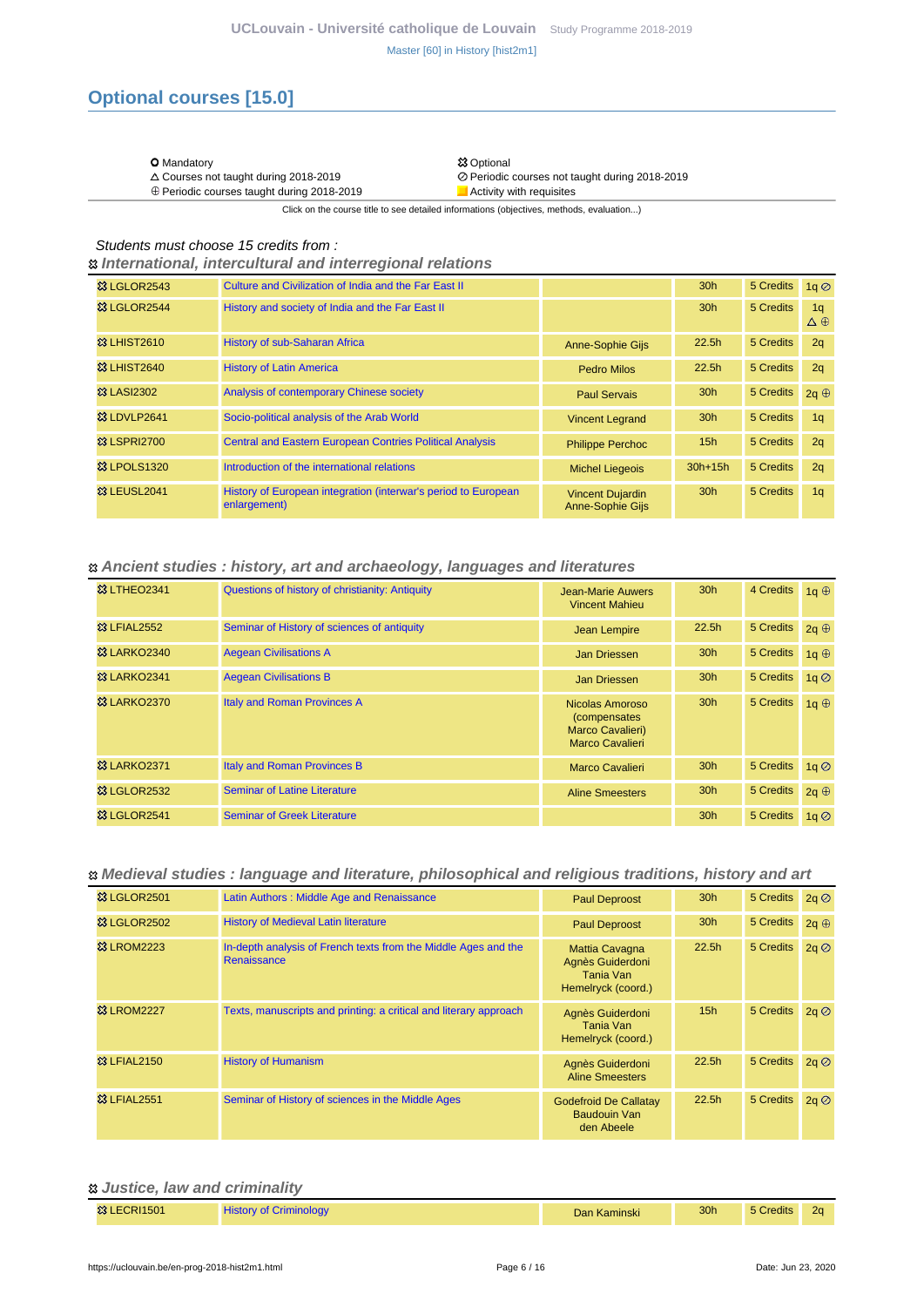| <b>83 LECRI1505</b> | <b>Criminology of Marginalized Populations</b>        | <b>Marie-Sophie Devresse</b>                     | 30 <sub>h</sub> | 5 Credits | 2 <sub>a</sub> |
|---------------------|-------------------------------------------------------|--------------------------------------------------|-----------------|-----------|----------------|
| <b>83 LCRIM2107</b> | <b>Protection of Youth: Institution and Practices</b> | <b>Thierry Moreau</b>                            | 30 <sub>h</sub> | 4 Credits | 2 <sub>a</sub> |
| 33 LDROP2151        | Legal History and History of Justice                  | <b>Xavier Rousseaux</b><br><b>Alain Wijffels</b> | 30 <sub>h</sub> | 5 Credits | 2 <sub>a</sub> |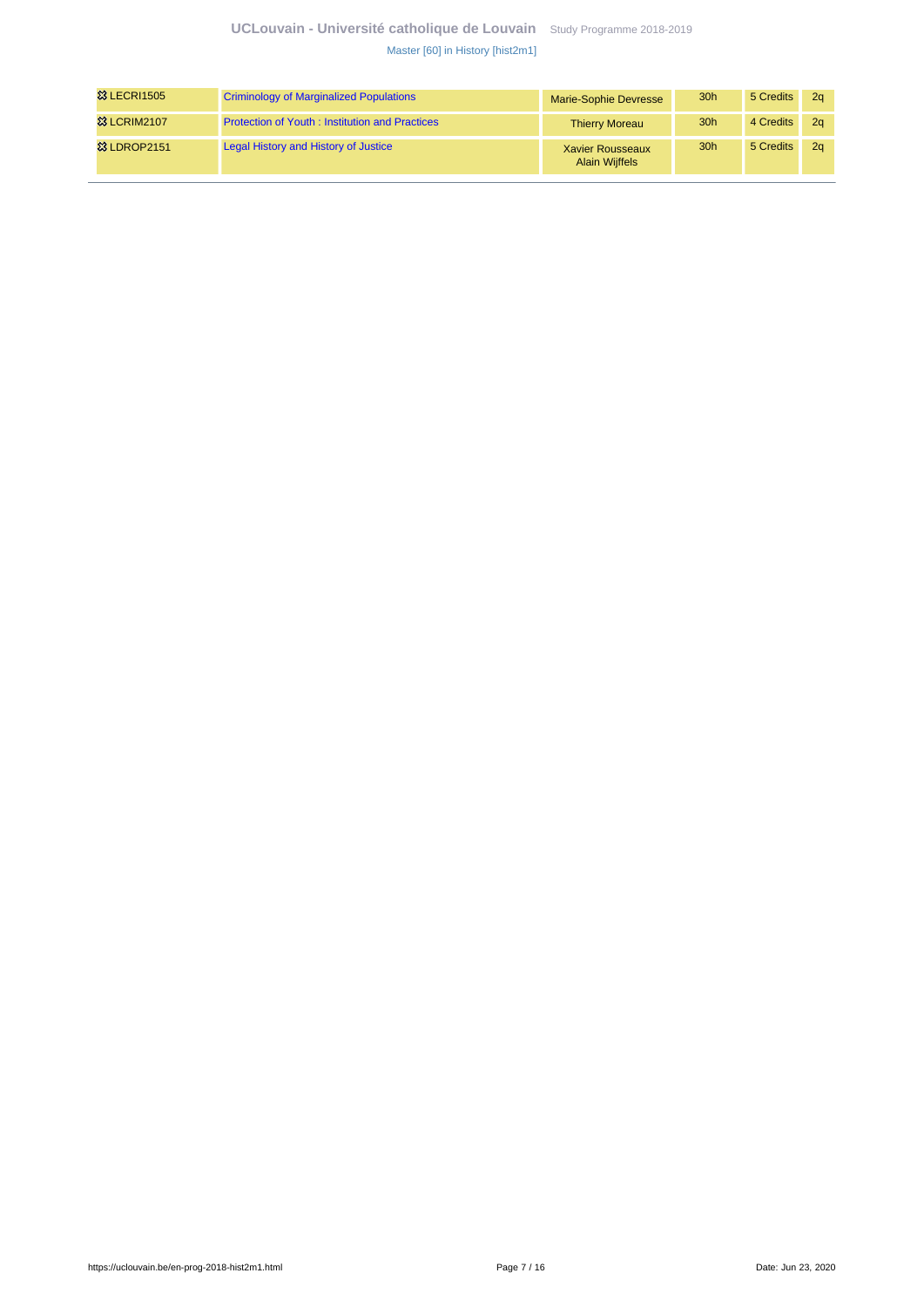## <span id="page-7-0"></span>**The programme's courses and learning outcomes**

For each UCLouvain training programme, a [reference framework of learning outcomes](https://uclouvain.be/en-prog-2018-hist2m1-competences_et_acquis.html) specifies the competences expected of every graduate on completion of the programme. You can see the contribution of each teaching unit to the programme's reference framework of learning outcomes in the document "In which teaching units are the competences and learning outcomes in the programme's reference framework developed and mastered by the student?"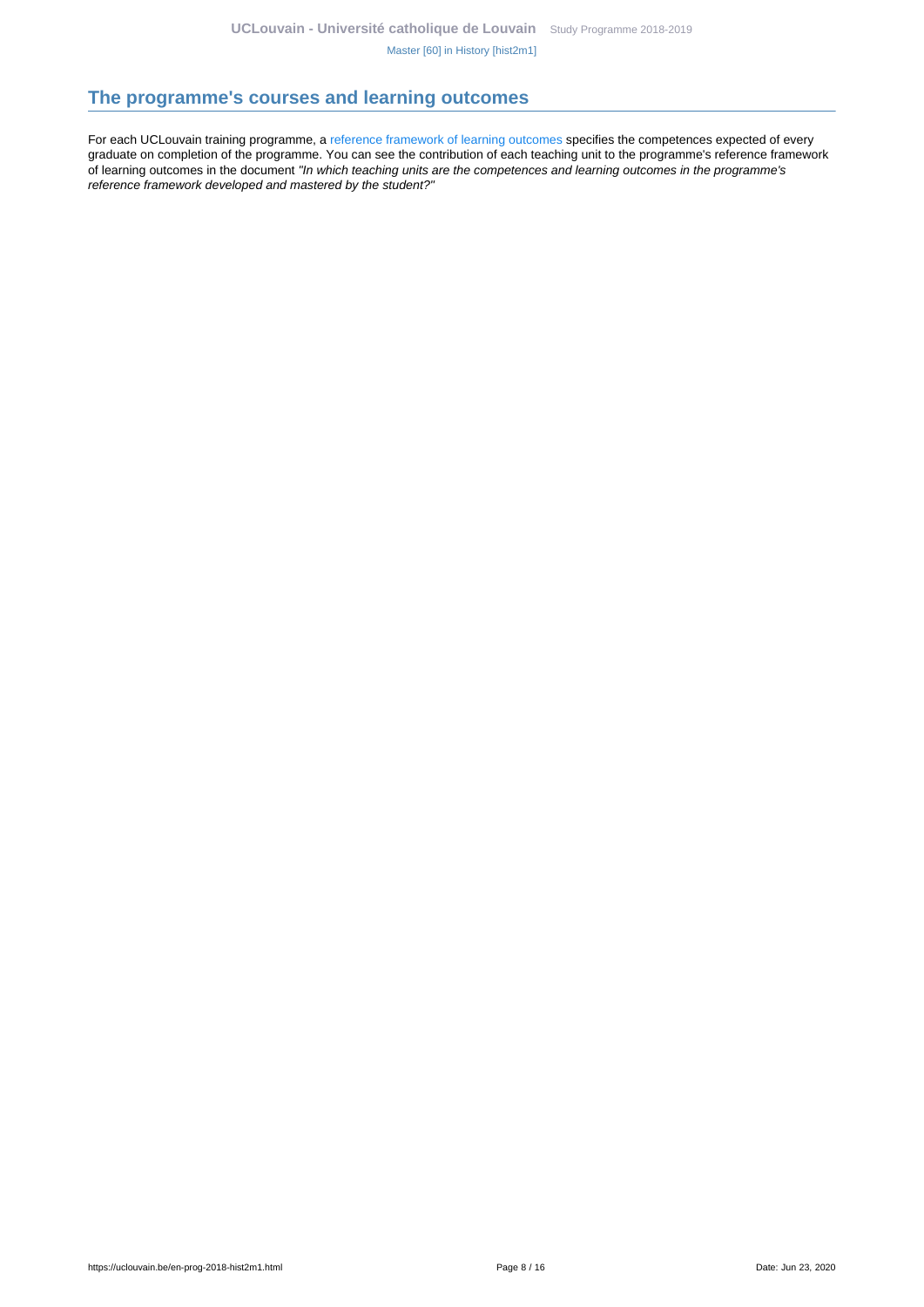# **HIST2M1 - Information**

# <span id="page-8-1"></span><span id="page-8-0"></span>**Admission**

General (https://uclouvain.be/en/study/inscriptions/admission-requirements-master-s-degree.html) and specific admission requirements for this program must be satisfied at the time of enrolling at the university.

#### **SUMMARY**

- > Specific Admission Requirements
- [> University Bachelors](#page-8-2)
- [> Non university Bachelors](#page-9-0)
- [> Holders of a 2nd cycle University degree](#page-9-1)
- [> Holders of a non-University 2nd cycle degree](#page-9-2)
- [> Adults taking up their university training](#page-9-3)
- [> Access on the file](#page-9-4)
- [> Admission and Enrolment Procedures for general registration](#page-10-0)

## **Specific Admission Requirements**

#### **Specific Admission Requirements**

**1°** Students must hold a first level university degree.

**2°** Provide proof of a sufficient level in French ([B1 of the European Framework of Reference](http://www.coe.int/T/DG4/Portfolio/documents/cadrecommun.pdf) )

3° Students must have undertaken training including the following 105 credits:

- ⇒ 30 credits in general or specialised history courses, covering several periods;
- ⇒ 30 credits in introduction to the historical discipline and research techniques;
- $\Rightarrow$  30 credits in implementing theory;
- ⇒ 15 course credits in ancient, Medieval and/or modern languages.

The 30 credits of the [Minor in History \[30.0\]](https://uclouvain.be/en-prog-2018-min-lhist100i) satisfy these requriements.

If the student does not have sufficient training in one or several of these subjects, prerequisites will be added to the masters programme (with a maximum of 15 credits).

If the total number of prerequisites exceeds 15 credits, access to the master is subject to the student passing the '[Preparotory year for](https://uclouvain.be/en-prog-2018-hist1pm) [Master in History \[60.0\],](https://uclouvain.be/en-prog-2018-hist1pm) the programme of which is based on the student's file.

Course equivalents are submitted for approval to the chairman of jury, the secretary of the jury and the academic faculty secretary.

## <span id="page-8-2"></span>**University Bachelors**

| <b>Diploma</b>                                                                                                                                                                                            | <b>Special Requirements</b>                              | <b>Access</b>                   | <b>Remarks</b>                                                                   |
|-----------------------------------------------------------------------------------------------------------------------------------------------------------------------------------------------------------|----------------------------------------------------------|---------------------------------|----------------------------------------------------------------------------------|
| <b>UCLouvain Bachelors</b>                                                                                                                                                                                |                                                          |                                 |                                                                                  |
| <b>Bachelor in History</b>                                                                                                                                                                                |                                                          | <b>Direct Access</b>            |                                                                                  |
| Other Bachelor                                                                                                                                                                                            | If student has taken the Minor<br>in History             | Access with additional training | Code inconnu: hist1pm                                                            |
| Bachelier en sociologie et<br>anthropologie<br>Bachelier en sciences<br>politiques, orientation générale<br>Bachelier en sciences<br>humaines et sociales<br>Bachelier en information et<br>communication | If student has taken the Minor<br>in History (version B) | <b>Direct Access</b>            | With prerequisites integrated<br>into the masters programme<br>(max. 15 credits) |
| Bachelier en droit                                                                                                                                                                                        | If student has taken the Minor<br>in History (version B) | Direct Access                   | With prerequisites integrated<br>into the masters programme<br>(max. 15 credits) |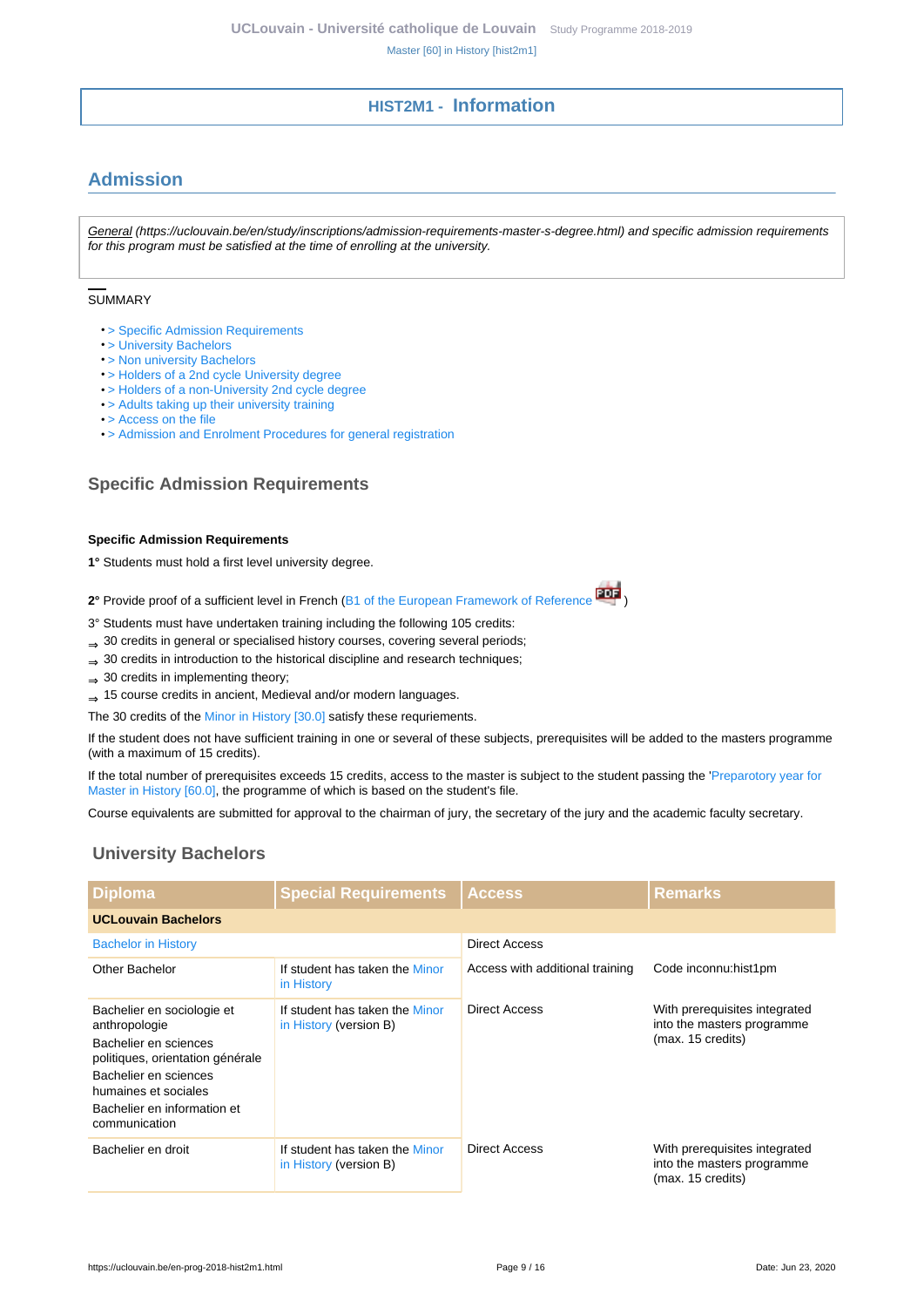| Bachelier en philosophie, arts et If student has taken the Minor<br>lettres | in History (version B)                                       | Direct Access                                                                     | With prerequisites integrated<br>into the masters programme<br>(max. 15 credits) |  |
|-----------------------------------------------------------------------------|--------------------------------------------------------------|-----------------------------------------------------------------------------------|----------------------------------------------------------------------------------|--|
| Other Bachelor                                                              |                                                              | Access with additional training                                                   | Additional training to be<br>determined depending on the<br>programme followed   |  |
|                                                                             | Others Bachelors of the French speaking Community of Belgium |                                                                                   |                                                                                  |  |
| <b>Bachelor in History</b>                                                  |                                                              | Direct Access                                                                     |                                                                                  |  |
| Other Bachelor                                                              |                                                              | Access with additional training                                                   | Additional training to be<br>determined depending on the<br>programme followed   |  |
| Bachelors of the Dutch speaking Community of Belgium                        |                                                              |                                                                                   |                                                                                  |  |
| <b>Bachelor in History</b>                                                  |                                                              | <b>Direct Access</b>                                                              |                                                                                  |  |
| Other Bachelor                                                              |                                                              | Access with additional training                                                   | Additional training to be<br>determined depending on the<br>programme followed   |  |
| <b>Foreign Bachelors</b>                                                    |                                                              |                                                                                   |                                                                                  |  |
| <b>Bachelor in History</b>                                                  |                                                              | Based on application: accepted,<br>conditional on further training,<br>or refusal |                                                                                  |  |
| Other Bachelor                                                              |                                                              | Access with additional training                                                   | Additional training to be<br>determined depending on the<br>programme followed   |  |

## <span id="page-9-0"></span>**Non university Bachelors**

> Find out more about links (https://uclouvain.be/fr/etudier/passerelles) to the university

| l Diploma                                                                                                                         | <b>Access</b>                                                                                              | <b>I</b> Remarks |
|-----------------------------------------------------------------------------------------------------------------------------------|------------------------------------------------------------------------------------------------------------|------------------|
| BA - AESI orientation Sciences humaines: géographie, histoire,<br>sciences sociales - HE - crédits supplémentaires entre 45 et 60 | Les enseignements<br>supplémentaires éventuels<br>peuvent être consultés dans le<br>module complémentaire. | Type court       |

## <span id="page-9-1"></span>**Holders of a 2nd cycle University degree**

| Diploma                                                                                                                 | <b>Special Requirements</b>                  | <b>Access</b>                   | <b>Remarks</b>                                                                 |
|-------------------------------------------------------------------------------------------------------------------------|----------------------------------------------|---------------------------------|--------------------------------------------------------------------------------|
| "Licenciés"                                                                                                             |                                              |                                 |                                                                                |
| Holder of a "Licence" and Ingeneers                                                                                     |                                              | Access with additional training | Additional training to be<br>determined depending on the<br>programme followed |
| <b>Masters</b>                                                                                                          |                                              |                                 |                                                                                |
| Master [60] in History of Art and<br>Archaeology: General<br>Master [120] in History of Art<br>and Archaeology: General | If student has taken the Minor<br>in History | <b>Direct Access</b>            | With 15 credits prerequisites<br>integrated into the masters<br>programme      |
| <b>Other Master</b>                                                                                                     |                                              | Access with additional training | Additional training to be<br>determined depending on the<br>programme followed |

## <span id="page-9-2"></span>**Holders of a non-University 2nd cycle degree**

Not relevant for this Master.

### <span id="page-9-3"></span>**Adults taking up their university training**

> See the website Valorisation des acquis de l'expérience (https://uclouvain.be/fr/etudier/vae)

It is possible to gain admission to all masters courses via the validation of professional experience procedure.

### <span id="page-9-4"></span>**Access on the file**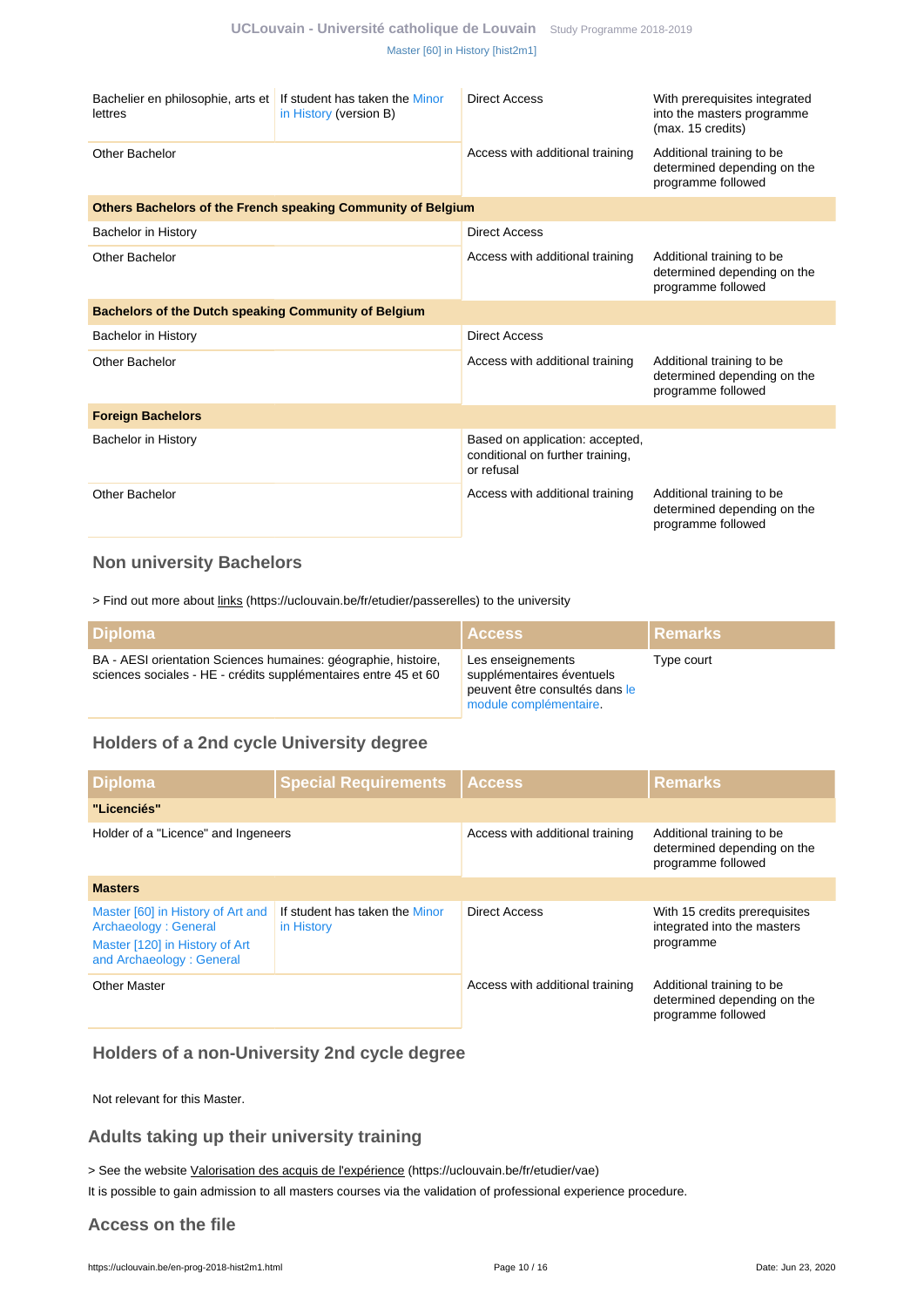Reminder : all Masters (apart from Advanced Masters) are also accessible on file.

### <span id="page-10-0"></span>**Admission and Enrolment Procedures for general registration**

Requests for additional information regarding admission should be addressed to Mme Fiorella Flamini, Study Adviser at the **Faculty of Philosophy, Arts and Letters** (conseiller.etudes-fial@uclouvain.be, tel. : +32 (0)10 47 48 57). All requests for admission based on the student's academic record (as well as category II and III bridging programmes) should be submitted to Mme Fiorella Flamini, Study Adviser at the **Faculty of Philosophy, Arts and Letters** (Collège Mercier, 14 bte L3.06.01, Place Cardinal Mercier B-1348 Louvainla-Neuve, conseiller.etudes-fial@uclouvain.be, tel. : +32 (0)10 47 48 57). The application file should include a letter in support of the application, academic transcripts for every year in higher education, a copy of the qualification(s) gained and, where the student has had a professional career, a curriculum vitae. International candidates should submit their request to the University Enrolment Office according to the procedure outlined at : https://uclouvain.be/inscription (https://uclouvain.be/inscription)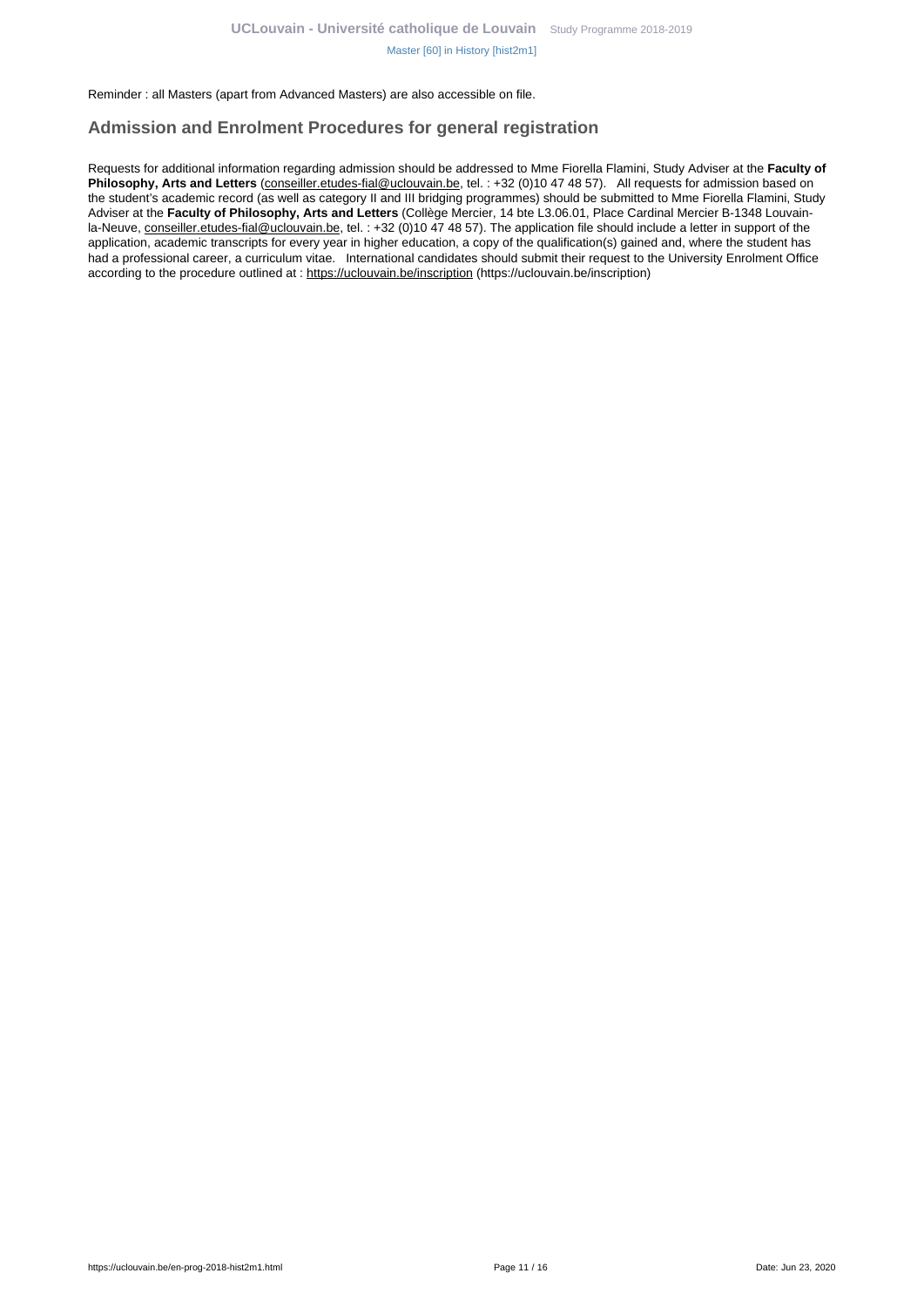## <span id="page-11-0"></span>**Supplementary classes**

**To enrol for this Masters, the student must have a good command of certain subjects. If this is not the case, they must add preparatory modules to their Master's programme.**

| <b>O</b> Mandatory                                | <b>83 Optional</b>                             |
|---------------------------------------------------|------------------------------------------------|
| $\triangle$ Courses not taught during 2018-2019   | ⊘ Periodic courses not taught during 2018-2019 |
| $\oplus$ Periodic courses taught during 2018-2019 | Activity with requisites                       |
|                                                   |                                                |

Click on the course title to see detailed informations (objectives, methods, evaluation...)

#### The programme will be made up according to the student's previous studies (maximum 60 credits).  **Making History - Theory and Application of Theory (35 credits)**

| O LFIAL1430        | <b>Critical Examination of Information and Critical Thinking</b>                         | Jean Leclercq<br>Laurence Van Ypersele | $45h+10h$         | 5 Credits | 2q             |
|--------------------|------------------------------------------------------------------------------------------|----------------------------------------|-------------------|-----------|----------------|
| <b>OLHIST1140</b>  | <b>General heuristics</b>                                                                | <b>Paul Bertrand</b>                   | $22.5h+15h$       | 6 Credits | 1 <sub>q</sub> |
| <b>O</b> LHIST1241 | Specialized heuristics and exercises on questions of history :<br>antiquity              | Françoise Van Haeperen                 | $15h+15h$         | 4 Credits | 1 <sub>q</sub> |
| <b>O</b> LHIST1242 | Specialized heuristics and exercises on questions of history : the<br><b>Middle Ages</b> | <b>Paul Bertrand</b>                   | $15h+15h$         | 4 Credits | 1q             |
| <b>O</b> LHIST1243 | Specialized heuristics and exercises on questions of history :<br>modern times           | Silvia Mostaccio                       | $15h+15h$         | 4 Credits | 2q             |
| O LHIST1244        | Specialized heuristics and exercises on questions of history: the<br>contemporary period | <b>Vincent Dujardin</b>                | $15h+15h$         | 4 Credits | 2q             |
| O LFIAL1156        | <b>Computer Applications in the Humanities</b>                                           | <b>Aurore François</b>                 | $15h+15h$         | 3 Credits | 1 <sub>a</sub> |
| O LHIST1320        | Quantitative methods in studying history                                                 | <b>Aurore François</b>                 | 22.5 <sub>h</sub> | 5 Credits | 1q             |

#### **Seminars (15 credits)**

2 option seminars (a major for 8 credits and a minor for 7 credits). The same period of history may only be chosen once : Two seminars from

| <b>&amp;3 LHIST1391</b> | <b>Seminar: Antiquity</b>                              | Françoise Van Haeperen                                                                         | 22.5h             | 8 Credits        | 1q             |
|-------------------------|--------------------------------------------------------|------------------------------------------------------------------------------------------------|-------------------|------------------|----------------|
| <b>83 LHIST1392</b>     | <b>Seminar: the Middle Ages</b>                        | Paul Bertrand (coord.)<br><b>Gilles Lecuppre</b>                                               | 22.5h             | 8 Credits        | 1q             |
| <b>&amp;3 LHIST1393</b> | Seminar: Early modern times                            | <b>Gilles Lecuppre</b><br>Silvia Mostaccio (coord.)                                            | 22.5h             | 8 Credits        | 1 <sub>q</sub> |
| <b>&amp;3 LHIST1394</b> | Seminar: the contemporary period                       | Laurence Van Ypersele                                                                          | 22.5h             | 8 Credits        | 1q             |
| <b>&amp;3 LHIST1395</b> | Seminar: Contemporary Period (International Relations) | <b>Vincent Delcorps</b><br>(compensates<br><b>Vincent Dujardin)</b><br><b>Vincent Dujardin</b> | 22.5 <sub>h</sub> | 8 Credits        | 2q             |
| <b>83 LHIST1391A</b>    | Seminar: Antiquity - PARTIM                            | Françoise Van Haeperen                                                                         | 22.5h             | <b>7 Credits</b> | 1q             |
| 33 LHIST1392A           | Seminar: Seminar: the Middle Ages - PARTIM             | <b>Paul Bertrand</b><br>Gilles Lecuppre                                                        | 22.5 <sub>h</sub> | <b>7 Credits</b> | 1 <sub>q</sub> |
| <b>83 LHIST1393A</b>    | Seminar: Early modern times - PARTIM                   | <b>Gilles Lecuppre</b><br>Silvia Mostaccio                                                     | 22.5h             | <b>7 Credits</b> | 1q             |
| 83 LHIST1394A           | Seminar: Cont period - PARTIM                          | Laurence Van Ypersele                                                                          | 22.5h             | <b>7 Credits</b> | 1q             |
| <b>83 LHIST1395A</b>    | Seminar: the contemporary period PARTIM                | <b>Vincent Delcorps</b>                                                                        | 22.5h             | <b>7 Credits</b> | 2q             |

#### **Languages (10 credits)**

Students must take one course of Ancient Languages (5 credits) and one course of Modern Languages (5 credits). Students must take one course of Ancient Languages (5 credits) and one course of Modern Languages (5 credits).

 **Ancient languages (5 credits)**

LFIAL1770, LFIAL1180 are open to students who have either studied Latin for four hours per week during the last four years of secondary education or pass an assessment test at the beginning of the year. LFIAL1180 is open to all.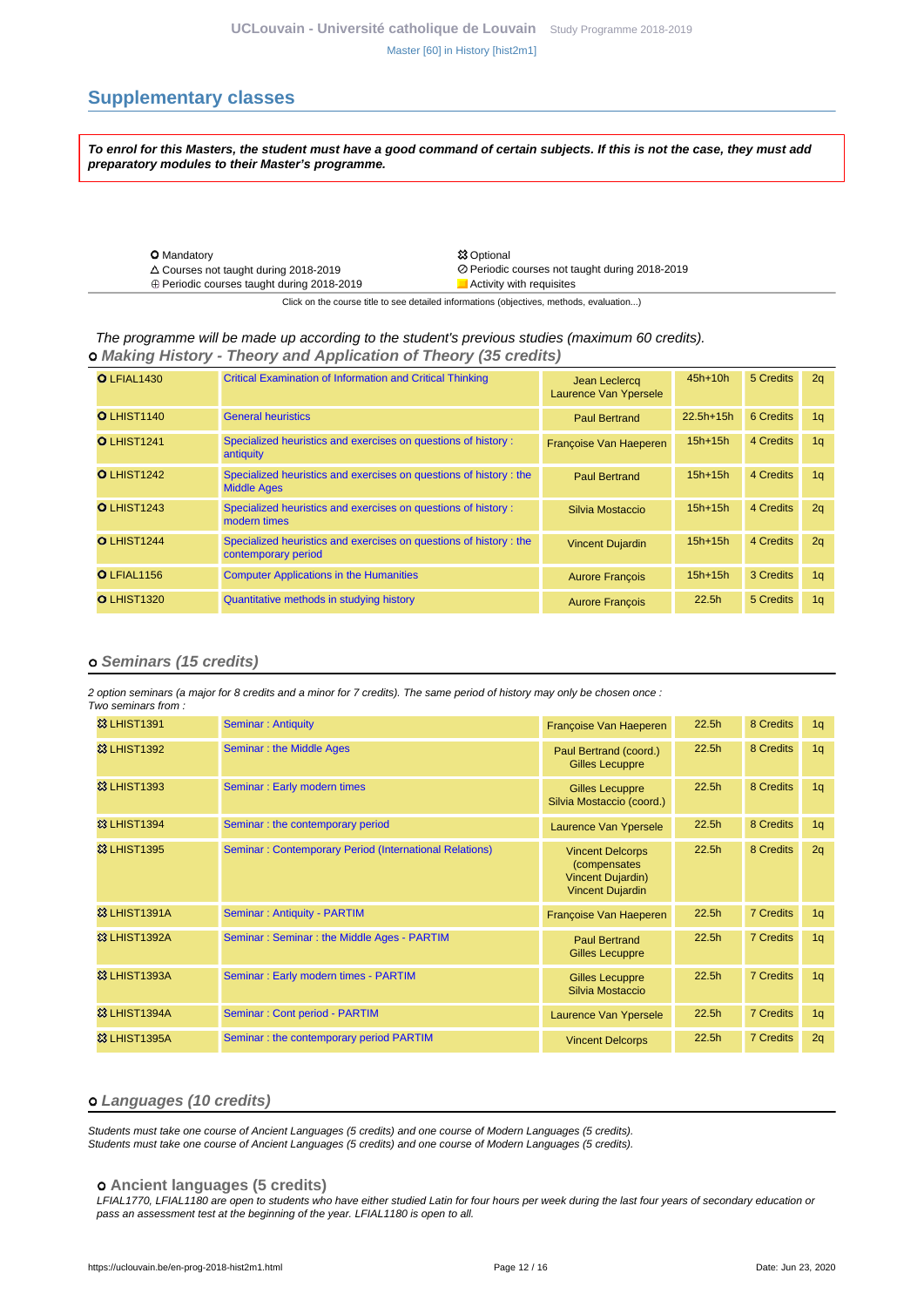| <b>83 LFIAL1180</b>    | <b>Begining Latin</b>                                                                        | <b>Alain Meurant</b>                                                            | $30h+30h$ | 5 Credits | 1a |
|------------------------|----------------------------------------------------------------------------------------------|---------------------------------------------------------------------------------|-----------|-----------|----|
| <b>83 LFIAL1181</b>    | <b>Auteurs latins</b><br>15 hours of exercises, choice between classical and medieval latin. | Eric Delaissé<br><i>(compensates)</i><br>Paul Deproost)<br><b>Paul Deproost</b> | $30h+15h$ | 5 Credits | 1a |
| <b>&amp; LFIAL1770</b> | <b>Beginning Greek</b>                                                                       | Claude Obsomer                                                                  | $30h+30h$ | 5 Credits | 1a |

## **Modern languages (5 credits)**

| <b>&amp; LANGL1212</b>  | English for Arts Students. An intermediate course | <b>Catherine Avery</b><br>Stéphanie Brabant<br>Jean-Luc<br>Delghust (coord.)                                                                                                    | 60h       | 5 Credits | $1 +$<br>2q |
|-------------------------|---------------------------------------------------|---------------------------------------------------------------------------------------------------------------------------------------------------------------------------------|-----------|-----------|-------------|
| <b>&amp;3 LANGL1111</b> | English: Language & Culture                       | <b>Estelle Dagneaux</b><br>(coord.)<br>Céline Gouverneur<br><b>Claudine Grommersch</b><br><b>Ariane Halleux</b><br>(compensates<br>Céline Gouverneur)<br><b>Brigitte Loosen</b> | 45h       | 5 Credits | $1 +$<br>2q |
| <b>&amp;3 LNEER1111</b> | Dutch language and culture                        | <b>Katrien De</b><br>Rycke (coord.)                                                                                                                                             | 60h       | 5 Credits | $1 +$<br>2q |
| <b>&amp; LNEER1730</b>  | Dutch language                                    | Hilde Bosmans (coord.)<br><b>Katrien De Rycke</b>                                                                                                                               | 60h       | 5 Credits | 1q          |
| <b>83 LALLE1710</b>     | German language                                   | Caroline Klein (coord.)                                                                                                                                                         | $30h+30h$ | 5 Credits | 1q          |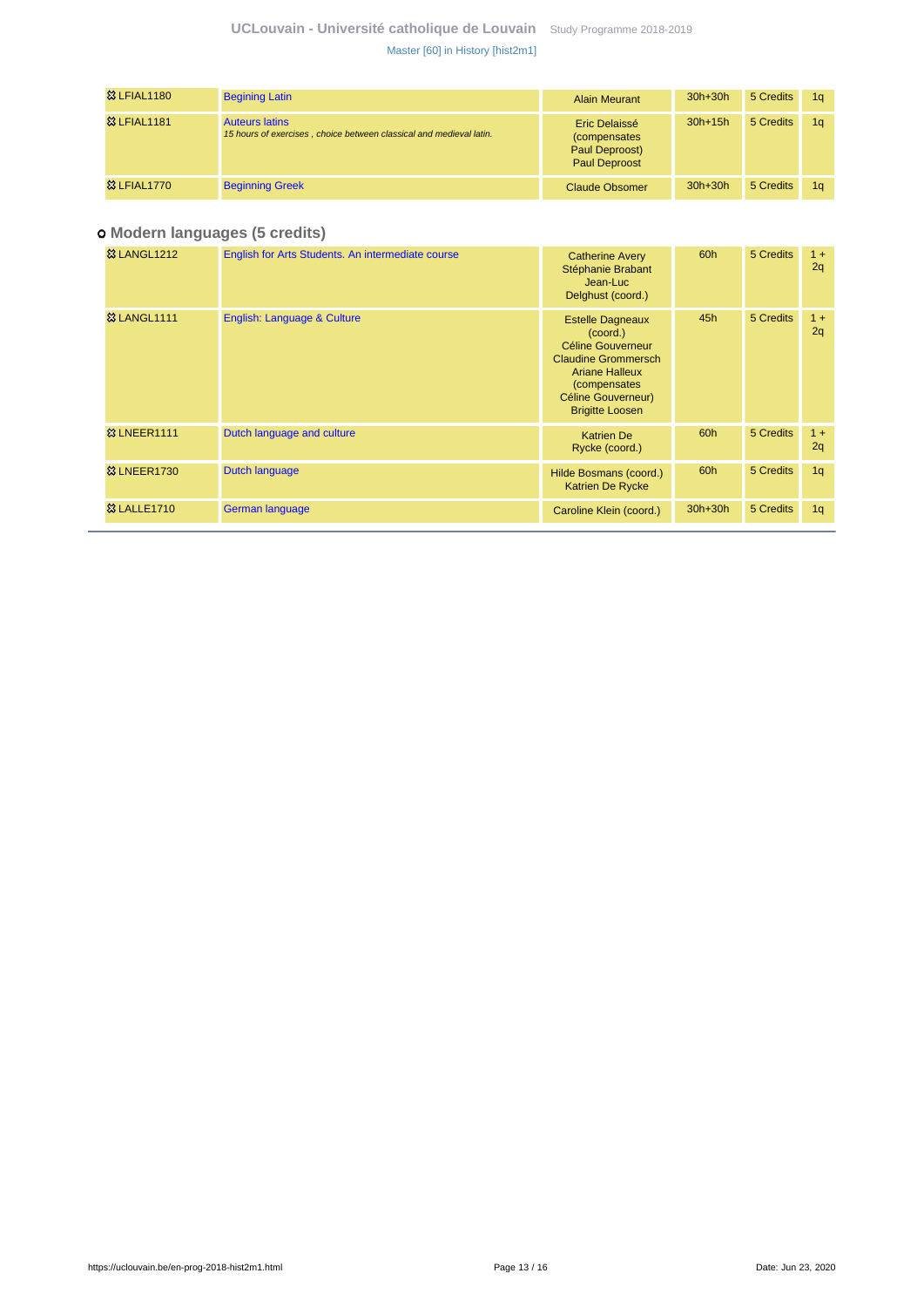# <span id="page-13-0"></span>**Teaching method**

The core courses on the Master 60 give an introduction to research, as well as interactive classes, based on dossiers, covering the various historical periods in the field 'Gouvernance et sociétés'.

A special place is reserved for the seminar (10 credits) which calls for a lot of research in libraries and archive centres, as well as substantial work in documentary criticism and preparation of an oral and written summary.

A large selection of optional courses allows the student both to gain more depth in the knowledge acquired in the bachelor programme and begin a cross-disciplinary approach.

# <span id="page-13-1"></span>**Evaluation**

**The evaluation methods comply with the regulations concerning studies and exams (https://uclouvain.be/fr/decouvrir/ rgee.html). More detailed explanation of the modalities specific to each learning unit are available on their description sheets under the heading "Learning outcomes evaluation method".**

Written and oral exams aim to measure the level of acquisition and grasp of basic concepts, theories, basic data and know-how in the different fields in question.

The exercises and seminars are the subject of continuous assessment.

The end of study work is marked by the supervisor and two readers.

Courses are evaluated according to current university regulations (see General Examination Regulations). Students may find further information on specific evaluation methods in the course descriptions.

To obtain a student's average, the grades awarded for each course unit are weighted by their respective credits.

# <span id="page-13-2"></span>**Mobility and/or Internationalisation outlook**

No Erasmus exchange is foreseen in the master 60.

## <span id="page-13-3"></span>**Possible trainings at the end of the programme**

#### **Accessible masters** :

[Master \[120\] in History](https://uclouvain.be/en-prog-2018-hist2m) Direct access to the second block of the master; training includes the Dissertation and the Dissertation seminar (30 credits), one focus and the possible further trainings (maximum 30 credits).

#### **Links to the Teacher Training Certificate (upper secondary education)** :

at the end of the Master in History [60.0], students can access the 'Teacher Training Certificate (upper secondary education) - History [30.0]'.

## <span id="page-13-4"></span>**Contacts**

**Attention, you are currently reading an archived page: below contact informations were for program study 2018-2019 only. To get current contact informations please got to [current program study](https://uclouvain.be/fr/catalogue-formations) site.**

#### **Curriculum Management**

| Faculty          |                                                                                                    |
|------------------|----------------------------------------------------------------------------------------------------|
| Structure entity | SSH/FIAL                                                                                           |
| Denomination     | Faculty of Philosophy, Arts and Letters (FIAL) (https://uclouvain.be/<br>repertoires/entites/fial) |
| Sector           | Human Sciences (SSH) (https://uclouvain.be/repertoires/entites/<br>ssh)                            |
| Acronym          | <b>FIAL</b>                                                                                        |
| Postal address   | Place Blaise Pascal 1 - bte L3.03.11                                                               |
|                  | 1348 Louvain-la-Neuve                                                                              |
|                  | Tel: +32 (0) 10 47 48 50                                                                           |
| Web site         | http://www.uclouvain.be/fial                                                                       |
| Mandate(s)       |                                                                                                    |